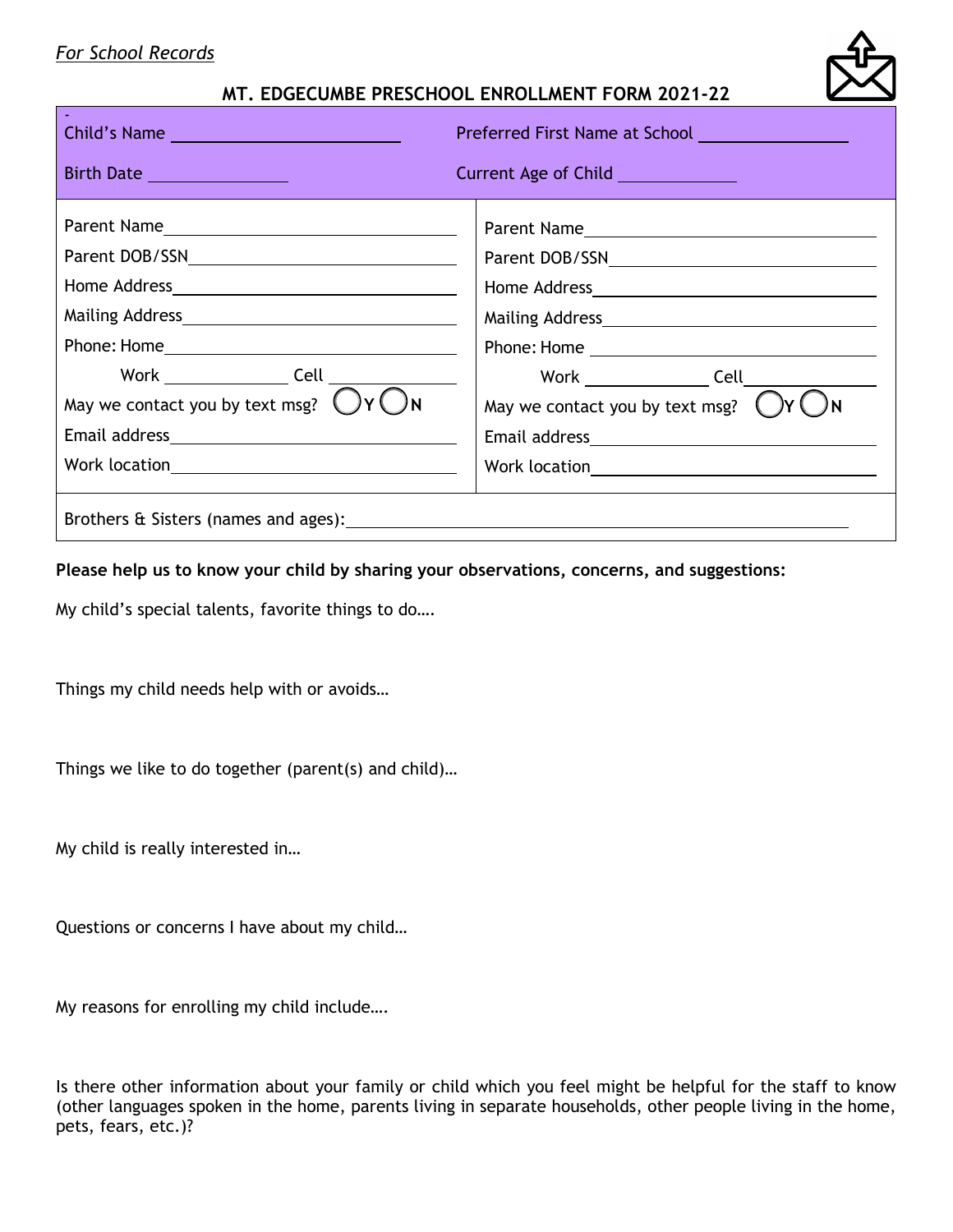**…………………………………………………………………………………………………………**

# **ACTIVITIES & FIELD TRIP PERMISSION**

 My child \_\_\_\_\_\_\_\_\_\_\_\_\_\_\_\_\_\_\_\_\_\_\_\_\_\_\_\_\_\_\_\_\_\_\_\_has my permission to participate in all programmed activities for the 2021-2022 school year, including field trips, while he/she is attending Mt. Edgecumbe Preschool.

## **BUS PERMISSION**

 My child \_\_\_\_\_\_\_\_\_\_\_\_\_\_\_\_\_\_\_\_\_\_\_\_\_\_\_\_\_\_\_\_\_\_\_\_has my permission to ride the bus for Mt Edgecumbe Preschool sponsored activities for the 2021-2022 school year.

# **PHOTO PERMISSION**

- I give permission for photos of my child \_\_\_\_\_\_\_\_\_\_\_\_\_\_\_\_\_\_\_\_\_\_\_\_\_\_\_\_\_\_\_ to be taken during Mt. Edgecumbe Preschool program activities to be used in Preschool promotional and/or advertising materials, including the preschool website.
- $\Box$  Please don't use photos of my child on social networking websites

# **PARENT HANDBOOK**

 $\Box$  Mt. Edgecumbe Preschool provided a 2021-22 school year Parent Handbook outlining the school and facility policies for my review.

 $\Box$  I have read and understand the policies as outlined in the 2021-22 Covid-19 Policy Addendum of the Parent Handbook.

**…………………………………………………………………………………………………………** ………………………………………………………………………………………………………………………………………… **Date Signed Parent or Guardian Date** Signed **Signed Parent or Guardian** ………………………………………………………………………………………………………………………………………….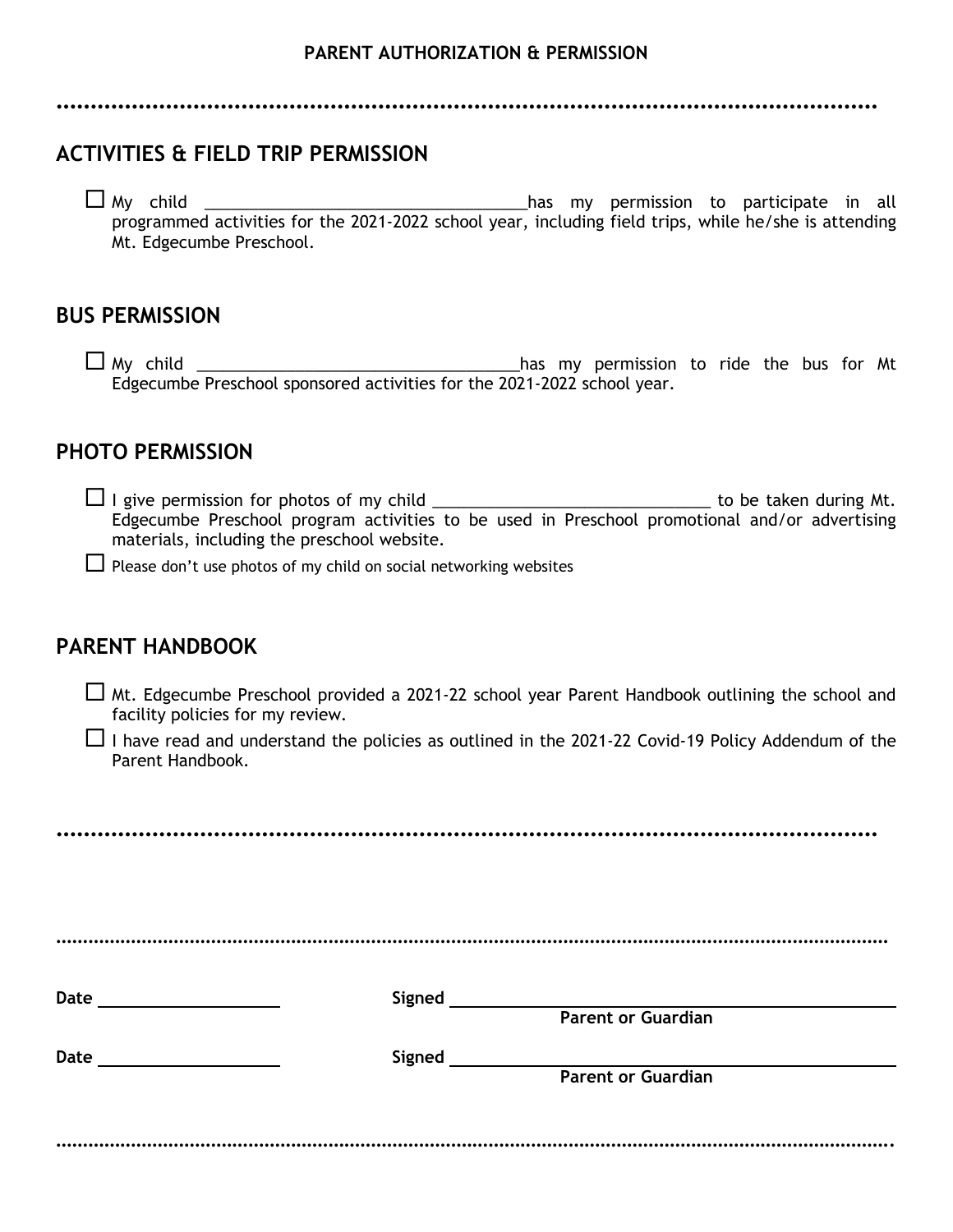### **MT. EDGECUMBE PRESCHOOL TUITION CONTRACT 2021-2022**

**REGISTRATION FEE**: A \$35.00 registration fee per family per year is due at the time of initial registration. The \$35.00 is refundable only if the registration is cancelled before August 1.

| <b>CLASS SCHEDULE</b>                                              | <b>TUITION RATES</b> |                     |
|--------------------------------------------------------------------|----------------------|---------------------|
|                                                                    | 4 days/wk            | 2 days/wk           |
| <b>Total School Year Class Tuition</b>                             | \$3,375.00           | \$2,025.00          |
| Monthly Installments:                                              |                      |                     |
| Morning (8:30-11:30am) & Afternoon Class (1-4:00pm)                | \$375.00             | \$225.00            |
| Kindergarten Discovery Club (1:30-4:00pm)<br>not offered this year | <del>\$355.00</del>  | <del>\$215.00</del> |
| Extended Care 1/2 Hour Increments (before or after class times)    | \$60.00              | \$35.00             |
| Full Morning 8:00-12pm tentative availability                      | \$495.00             | \$295.00            |
| Full Morning 8:30-12pm                                             | \$435.00             | \$260.00            |
| Full Afternoon 12:30 - 4pm                                         | \$435.00             | <del>\$260.00</del> |
| Full Day 7:45am-4:00pm tentative availability                      |                      |                     |
|                                                                    | \$1,020.00           | \$607.50            |
| Full Day 8:00am-4:00pm                                             | \$990.00             | \$590.00            |
| Full Day 8:30am-4:00pm                                             | \$935.00             | \$555.00            |
| Friday Morning Class 8:00-12pm<br>tentative availability           | \$120.00             |                     |

#### **TUITION POLICY:**

- First and last month's tuition is due at Parent's Night Orientation. Tuition thereafter is payable in a lump sum for the school year or the first day of each month. Exceptions can only be made when a parent notifies the Preschool Office Manager and makes other payment arrangements. (To reduce expenses, we do not send out tuition invoices.)
- Exceptions to payment cannot be made for absence. Parents anticipating an extended absence may choose to withdraw the child.
- Two weeks notification is required to withdraw a child from school or to reduce scheduled attendance. There will be no May tuition refunds for a child leaving the program after March 1. *This requirement may be waved in the case of medical emergency or extended illness.*
- School may close for a public health emergency or natural disaster by government order or at the direction of the MEPS Board or the Executive Director. Parents will continue to be charged tuition for a closure of two weeks or less, or for the first two weeks of an extended closure. In the case of pre-paid tuition, no refund will be given for a closure of two weeks or less. For an extended closure pre-paid tuition will be fully refunded beginning the third week of the closure. Refunds for partial months will be calculated on a daily equivalent rate.
- If tuition payment has not been received or satisfactory payment arrangements have not been made within the month tuition is due, the child will not be able to attend preschool the following month.
- The signer of this contract is responsible for any tuition, fees, or co-pays not covered by Child Care Assistance, scholarships, or any other tuition assistance programs.
- Payments can be made by Credit/Debit Card, Cash or Check. Checks for tuition are to be made out to Mt. Edgecumbe Preschool and dropped off at the school or mailed to: *Mt. Edgecumbe Preschool, 129 Seward St., Sitka, AK 99835*

#### You help strengthen the preschool program by making prompt tuition payments on or before the 1<sup>st</sup> of every month.

|                                                                        | agree to provisions in this 2021-22 |
|------------------------------------------------------------------------|-------------------------------------|
| (Parent or Guardian 1)                                                 | (Parent or Guardian 2)              |
| school year Tuition Contract with Mt. Edgecumbe Preschool for my child |                                     |
|                                                                        |                                     |
| Parent or Guardian Signature                                           | Date                                |
|                                                                        |                                     |
| Parent or Guardian Signature                                           | Date                                |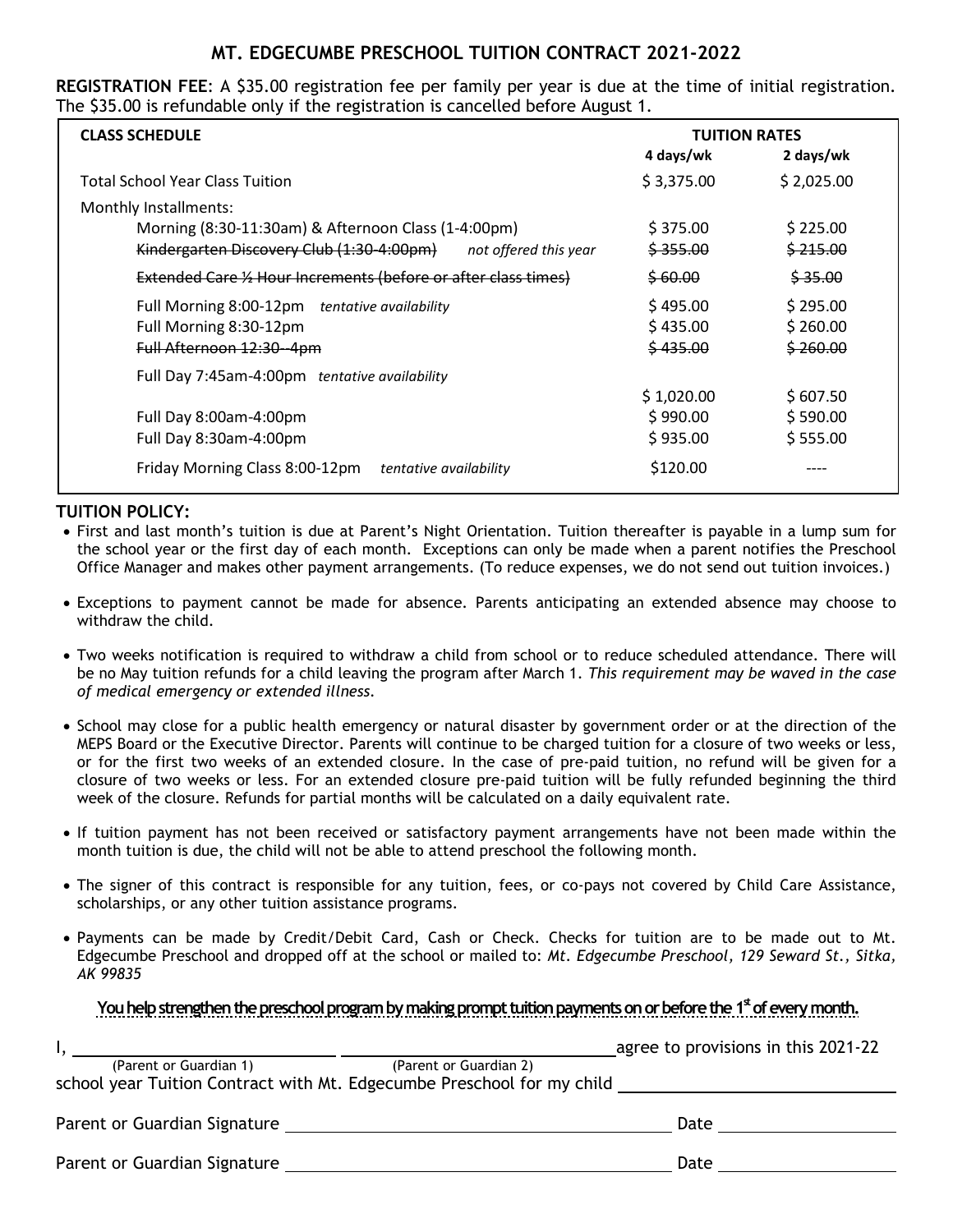## **AUTOMATIC CREDIT CARD BILLING AUTHORIZATION FORM for Mt. Edgecumbe Preschool, Inc.**

If you would like to enjoy the convenience of automatic billing, simply complete the Credit Card Information section below and sign the form. All requested information is required. Upon approval, we will automatically bill your credit card for the amount indicated and your total charges will appear on your monthly credit card statement. You may cancel this automatic billing authorization at any time by contacting us.

| <b>Customer Information</b> (To be completed by merchant)                                           |                        |                                                                                           |  |  |  |
|-----------------------------------------------------------------------------------------------------|------------------------|-------------------------------------------------------------------------------------------|--|--|--|
| Customer/Child Account Name:                                                                        | Parent/Custodian Name: | Phone:                                                                                    |  |  |  |
|                                                                                                     |                        |                                                                                           |  |  |  |
| <b>Payment Information</b>                                                                          |                        |                                                                                           |  |  |  |
| I authorize Mt. Edgecumbe Preschool, Inc. to automatically bill the card listed below as specified: |                        |                                                                                           |  |  |  |
| Amount: \$                                                                                          | Frequency:             | $\Box$ Weekly $\Box$ Bi-Monthly $\Box$ Monthly<br>$\Box$ Semi-Annually<br>$\Box$ Annually |  |  |  |
| Start billing on: $\frac{1}{\sqrt{2\pi}}$                                                           | End Billing When:      | □ Customer Provides Written Cancellation                                                  |  |  |  |
| <b>Credit Card Information</b>                                                                      |                        |                                                                                           |  |  |  |
| Credit Card Type:                                                                                   | Credit Card Number:    | Expires:                                                                                  |  |  |  |
| Cardholder's Name:                                                                                  |                        | Cardholder's Zip Code (required):                                                         |  |  |  |
| (as shown on credit card)                                                                           |                        | (from credit card billing address)                                                        |  |  |  |
| Cardholder's Mailing Address                                                                        |                        | Cardholders's City & State                                                                |  |  |  |
| (from credit card billing address)                                                                  |                        | (from credit card billing address)                                                        |  |  |  |
| Customer's signature:                                                                               |                        | Date:                                                                                     |  |  |  |